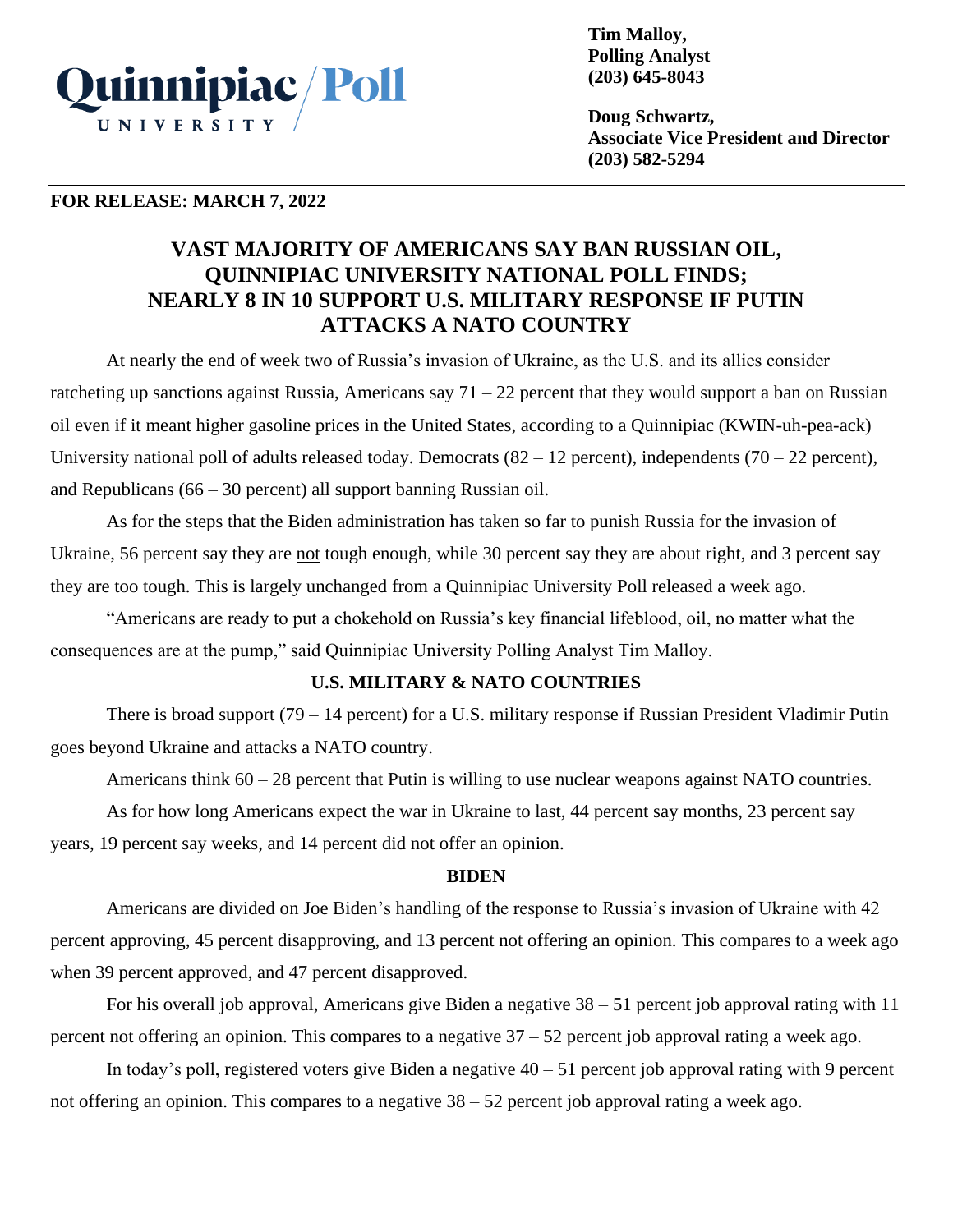Biden's job approval rating has been steadily inching higher since he hit a low in a January 12, 2022 Quinnipiac University poll when Americans gave him a negative 33 – 53 percent job approval rating and registered voters gave him a negative 35 – 54 percent job approval rating.

# **UKRAINIAN PRESIDENT & SUPPORT FOR REFUGEES**

Nearly two-thirds of Americans (64 percent) have a favorable opinion of Ukrainian President Volodymyr Zelensky with 29 percent saying they haven't heard enough about him, and 6 percent having an unfavorable opinion.

Americans support 78 – 15 percent accepting Ukrainian refugees into the United States.

#### **PUTIN & RUSSIA**

In the last week, there's been a jump in the number of Americans who think Russian President Vladimir Putin is mentally unstable. In today's poll, 60 percent think he's mentally unstable, while 21 percent think he's mentally stable. A week ago, 49 percent thought Putin was mentally unstable, while 31 percent thought he was mentally stable.

Half of Americans (50 percent) compare Vladimir Putin's actions against Ukraine to Adolph Hitler's actions against Austria and Czechoslovakia before the outbreak of World War II, while 31 percent say that comparison is too strong, and 18 percent say they don't know enough about that history.

Americans think 86 – 11 percent that the Russian people do not have a say in what Vladimir Putin and his government choose to do.

Americans overwhelmingly (74 – 19 percent) do not think the Russian people have a full understanding of what is happening in Ukraine, given what they know about Russia and its people's access to information.

"Russians are largely in the dark about and unable to halt the destruction being wrought by Putin, say Americans who see the Russian leader as mentally unstable. And half of Americans liken Putin to modern history's darkest villain, Adolf Hitler," added Malloy.

## **WHAT WOULD AMERICANS DO?**

As the world witnesses what is happening to Ukraine, Americans were asked what they would do if they were in the same position as Ukrainians are now: stay and fight or leave the country? A majority (55 percent) say they would stay and fight, while 38 percent say they would leave the country. Republicans say 68 – 25 percent and independents say  $57 - 36$  percent they would stay and fight, while Democrats say  $52 - 40$  percent they would leave the country.

"When confronted with a terrible hypothetical that would put them in the shoes of the Ukrainians, Americans say they would stand and fight rather than seek safety in another country," added Malloy.

Nearly half of Americans (49 percent) say the attack on Ukraine has contributed to them feeling anxious, while half (50 percent) say it has not.

1,374 U.S. adults nationwide were surveyed from March  $4<sup>th</sup> - 6<sup>th</sup>$  with a margin of error of  $+/- 2.6$ percentage points.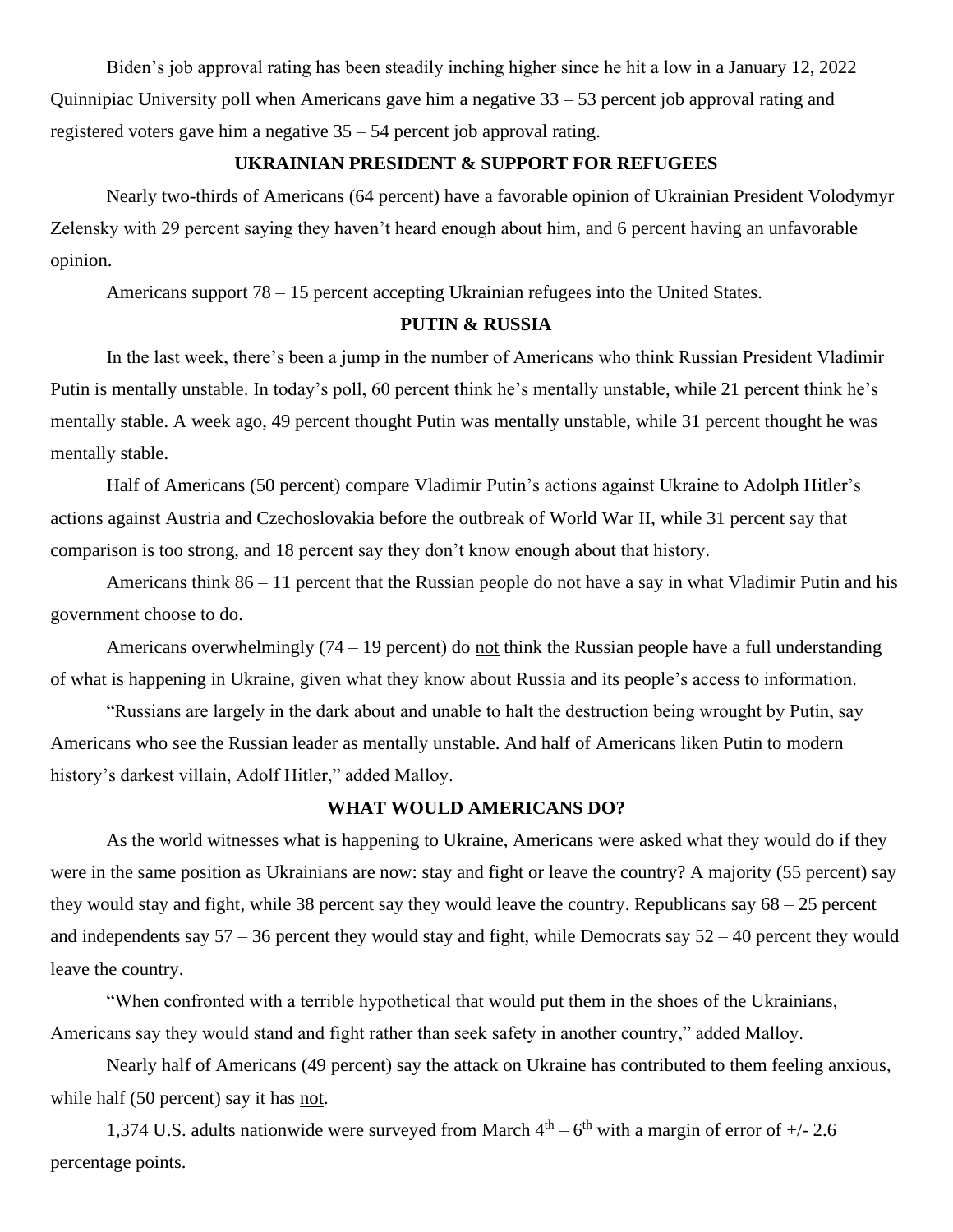The Quinnipiac University Poll, directed by Doug Schwartz, Ph.D. since 1994, conducts independent, non-partisan national and state polls on politics and issues. Surveys adhere to industry best practices and are based on random samples of adults using random digit dialing with live interviewers calling landlines and cell phones.

**Visit [poll.qu.edu](https://poll.qu.edu/) or [www.facebook.com/quinnipiacpoll](http://www.facebook.com/quinnipiacpoll)  Email poll@qu.edu, or follow us on [Twitter](http://twitter.com/QuinnipiacPoll) @QuinnipiacPoll.**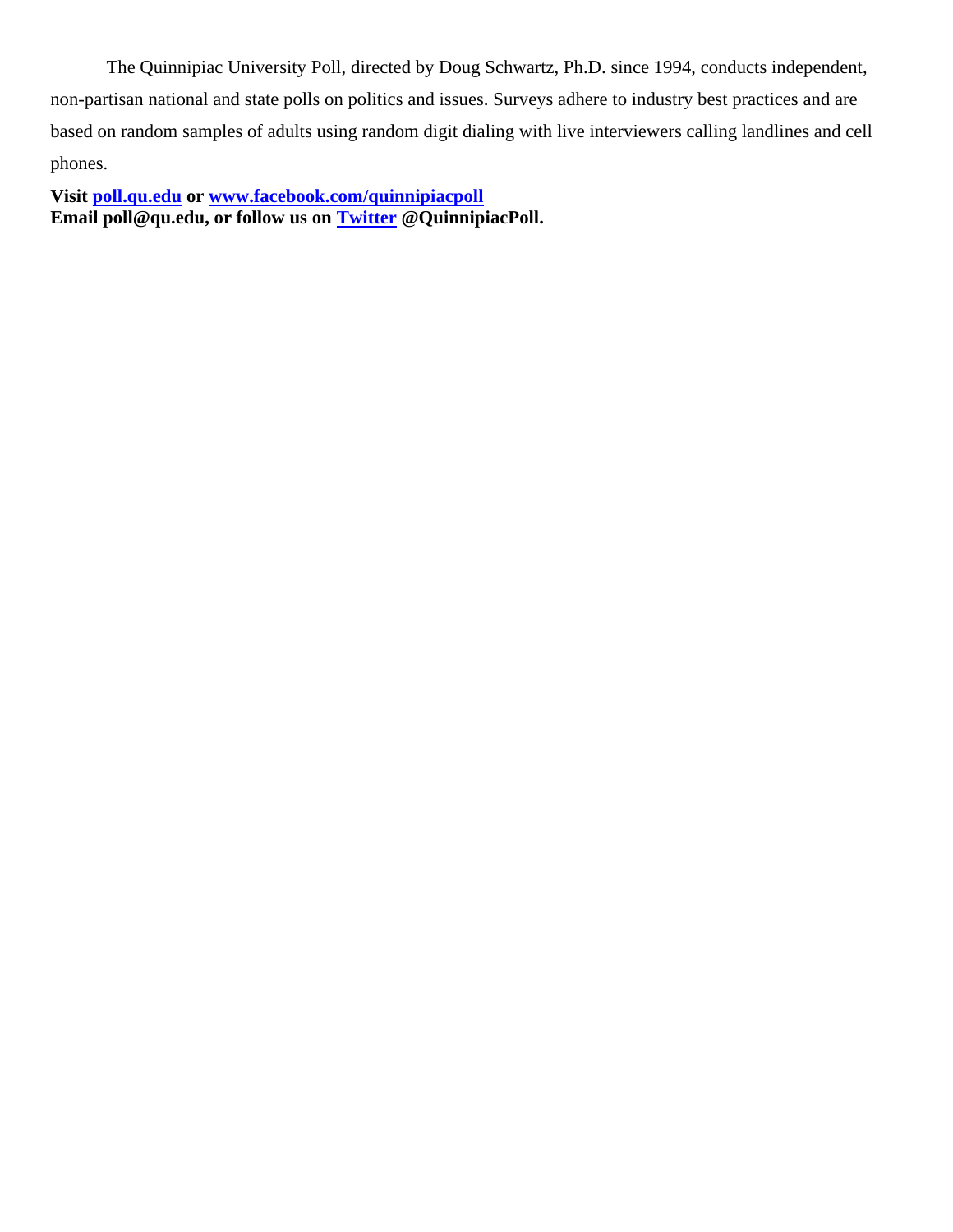1. Do you approve or disapprove of the way Joe Biden is handling his job as president?

|                                | Tot                 | Rep              | Dem                     | Ind                         | Men            | Wom             | Yes            | WHITE<br>4 YR COLL DEG<br>No |                 |
|--------------------------------|---------------------|------------------|-------------------------|-----------------------------|----------------|-----------------|----------------|------------------------------|-----------------|
| Approve<br>Disapprove<br>DK/NA | 38%<br>51<br>11     | $6\%$<br>91<br>3 | 82%<br>13<br>5          | 30 <sub>8</sub><br>51<br>19 | 34%<br>57<br>9 | 42%<br>45<br>13 | 51%<br>43<br>6 | 27%<br>64<br>8               |                 |
|                                | AGE IN<br>$18 - 34$ | $35 - 49$        | YRS<br>$50 - 64$ $65 +$ |                             | WHITE<br>Men   | Wom             | Wht            | Blk                          | Hsp             |
| Approve<br>Disapprove<br>DK/NA | 33%<br>46<br>22     | 38%<br>50<br>12  | 37%<br>58<br>5          | 44%<br>52<br>4              | 30%<br>64<br>6 | 40%<br>53<br>8  | 35%<br>58<br>7 | 57%<br>35<br>7               | 37%<br>45<br>18 |
|                                | Mltry<br>Hshld      |                  |                         |                             |                |                 |                |                              |                 |
| Approve<br>Disapprove<br>DK/NA | 32%<br>55<br>13     |                  |                         |                             |                |                 |                |                              |                 |

1a. Do you approve or disapprove of the way Joe Biden is handling his job as president? COMBINED WITH: (If approve/disapprove q1) Do you strongly or somewhat approve/disapprove?

|                     |                 |                 |                            |     |       |                 | WHITE         |                 |     |
|---------------------|-----------------|-----------------|----------------------------|-----|-------|-----------------|---------------|-----------------|-----|
|                     |                 |                 |                            |     |       |                 | 4 YR COLL DEG |                 |     |
|                     | Tot             | Rep             | Dem                        | Ind | Men   | Wom             | Yes           | No              |     |
| Approve strongly    | 21%             | $2\frac{6}{6}$  | 47%                        | 14% | 16%   | 25%             | 29%           | 13%             |     |
| Approve smwht       | 16              | $\overline{4}$  | 32                         | 15  | 17    | 16              | 21            | 14              |     |
| Disapprove smwht    | 8 <sup>8</sup>  | 5               | $8\,$                      | 10  | 9     | $7\overline{ }$ | - 6           | $7\phantom{.0}$ |     |
| Disapprove strongly | 43              | 86              | 5                          | 41  | 48    | 38              | 37            | 57              |     |
| DK/NA               | 13              | 3               | 8                          | 19  | 11    | 15              | 6             | 9               |     |
|                     |                 |                 | AGE IN YRS                 |     | WHITE |                 |               |                 |     |
|                     | $18 - 34$       |                 | $35 - 49$ $50 - 64$ $65 +$ |     | Men   | Wom             | Wht           | Blk             | Hsp |
| Approve strongly    | 10 <sub>8</sub> | 17%             | 23%                        | 34% | 14%   | 22%             | 18%           | 37%             | 20% |
| Approve smwht       | 22              | 21              | 13                         | 10  | 15    | 17              | 16            | 19              | 14  |
| Disapprove smwht    | 13              | $7\phantom{.0}$ | 5                          | 5   | 8     | 5               | 6             | 14              | 12  |
| Disapprove strongly | 32              | 43              | 52                         | 46  | 56    | 47              | 51            | 21              | 33  |
| DK/NA               | 22              | 13              | $7\phantom{.0}$            | 6   | 7     | 9               | 8             | 8               | 21  |
|                     | Mltry           |                 |                            |     |       |                 |               |                 |     |
|                     | Hshld           |                 |                            |     |       |                 |               |                 |     |
| Approve strongly    | 17%             |                 |                            |     |       |                 |               |                 |     |
| Approve smwht       | 14              |                 |                            |     |       |                 |               |                 |     |
| Disapprove smwht    | 6               |                 |                            |     |       |                 |               |                 |     |
| Disapprove strongly | 49              |                 |                            |     |       |                 |               |                 |     |
| DK/NA               | 14              |                 |                            |     |       |                 |               |                 |     |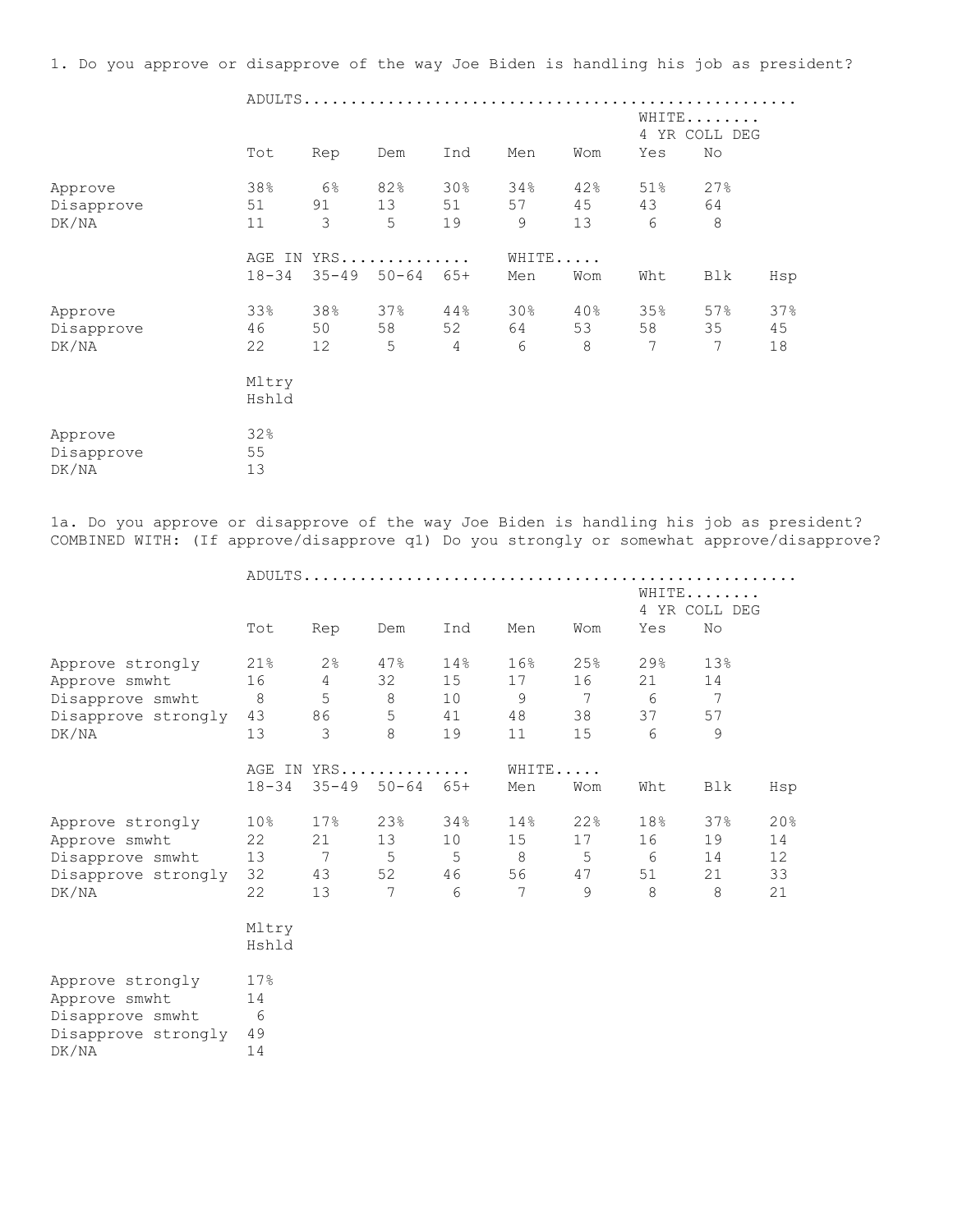2. Do you approve or disapprove of the way Joe Biden is handling the response to Russia's invasion of Ukraine?

|                                | Tot             | Rep             | Dem                     | Ind             | Men             | Wom             | WHITE<br>4 YR COLL DEG<br>Yes | No              |                 |
|--------------------------------|-----------------|-----------------|-------------------------|-----------------|-----------------|-----------------|-------------------------------|-----------------|-----------------|
| Approve<br>Disapprove<br>DK/NA | 42%<br>45<br>13 | 14%<br>76<br>10 | 77%<br>13<br>10         | 37%<br>47<br>17 | 38%<br>50<br>12 | 45%<br>40<br>15 | 58%<br>38<br>$\overline{4}$   | 31%<br>56<br>13 |                 |
|                                | $18 - 34$       | $35 - 49$       | AGE IN YRS<br>$50 - 64$ | $65+$           | WHITE<br>Men    | Wom             | Wht                           | Blk             | Hsp             |
| Approve<br>Disapprove<br>DK/NA | 37%<br>36<br>26 | 44%<br>44<br>11 | 41%<br>52<br>7          | 45%<br>49<br>7  | 36%<br>54<br>10 | 43%<br>47<br>10 | 40%<br>50<br>10               | 62%<br>30<br>9  | 40%<br>43<br>17 |
|                                | Mltry<br>Hshld  |                 |                         |                 |                 |                 |                               |                 |                 |
| Approve<br>Disapprove<br>DK/NA | 31%<br>53<br>16 |                 |                         |                 |                 |                 |                               |                 |                 |

3. Do you think Russian President Vladimir Putin is mentally stable or mentally unstable?

|                                               |                   |                   |                     |                 |                      |                 |                             | WHITE             | 4 YR COLL DEG   |                 |  |  |
|-----------------------------------------------|-------------------|-------------------|---------------------|-----------------|----------------------|-----------------|-----------------------------|-------------------|-----------------|-----------------|--|--|
|                                               |                   | Tot               | Rep                 | Dem             | Ind                  | Men             | Wom                         | Yes               | No              |                 |  |  |
| Mentally stable<br>Mentally unstable<br>DK/NA |                   | 21%<br>60 0<br>19 | 22%<br>55<br>23     | 12%<br>12       | 28%<br>54<br>18      | 31%<br>51<br>18 | 12%<br>68 —<br>20           | 22%<br>60<br>18   | 15%<br>66<br>18 |                 |  |  |
|                                               |                   | $18 - 34$         | $35 - 49$ $50 - 64$ | AGE IN YRS      | $65+$                | WHITE<br>Men    | Wom                         | Wht               | Blk             | Hsp             |  |  |
| Mentally stable<br>DK/NA                      | Mentally unstable | 26%<br>57<br>16   | 23%<br>56<br>21     | 19%<br>64<br>17 | 12%<br>68 — 10<br>20 | 27%<br>55<br>18 | 10 <sub>8</sub><br>72<br>18 | 17%<br>64 —<br>18 | 26%<br>69<br>6  | 24%<br>51<br>24 |  |  |
|                                               |                   | Mltry<br>Hshld    |                     |                 |                      |                 |                             |                   |                 |                 |  |  |
| Mentally stable<br>Mentally unstable<br>DK/NA |                   | 18%<br>58<br>24   |                     |                 |                      |                 |                             |                   |                 |                 |  |  |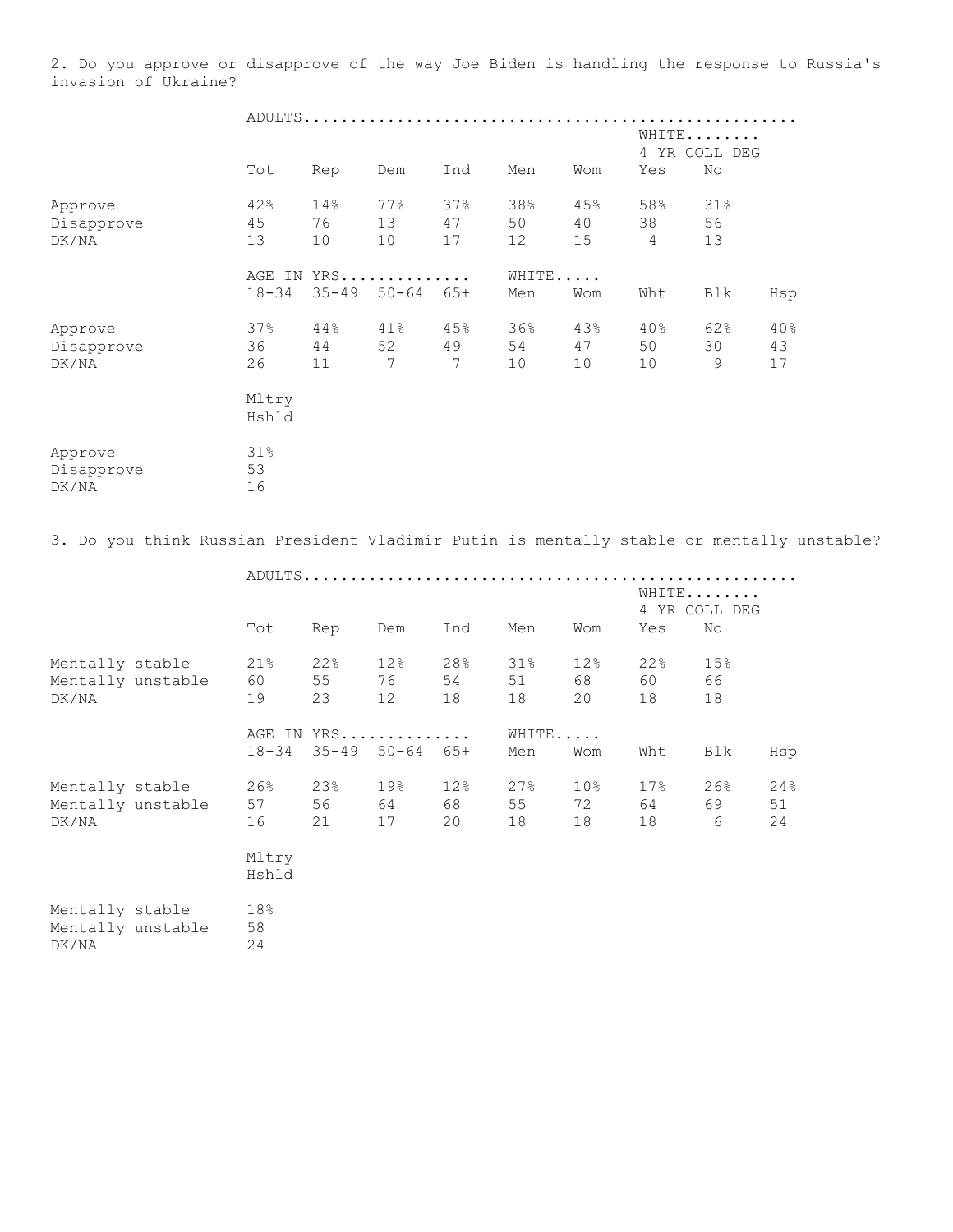4. Do you think the steps that the Biden administration has taken to punish Russia for the invasion of Ukraine have been too tough on Russia, not tough enough on Russia, or have they been about right?

|                  |           |       |                            |                          |     |       |                | WHITE          |       |
|------------------|-----------|-------|----------------------------|--------------------------|-----|-------|----------------|----------------|-------|
|                  |           |       |                            |                          |     |       |                | 4 YR COLL DEG  |       |
|                  | Tot       | Rep   | Dem                        | Ind                      | Men | Wom   | Yes            | No             |       |
| Too tough        | 3%        | 4%    | 2 <sup>°</sup>             | 3%                       | 6%  | $1\%$ | $1\%$          | $3\%$          |       |
| Not tough enough | 56        | 74    | 46                         | 54                       | 57  | 54    | 58             | 63             |       |
| About right      | 30        | 14    | 46                         | 32                       | 29  | 31    | 36             | 24             |       |
| DK/NA            | 11        | 9     | 6                          | 12                       | 8   | 14    | 5              | 10             |       |
|                  |           |       | AGE IN YRS                 |                          |     | WHITE |                |                |       |
|                  | $18 - 34$ |       | $35 - 49$ $50 - 64$ $65 +$ |                          | Men | Wom   | Wht            | Blk            | Hsp   |
| Too tough        | 5%        | $3\%$ | 3 <sup>°</sup>             | $\overline{\phantom{a}}$ | 4%  | $1\%$ | 2 <sup>°</sup> | $2\frac{6}{6}$ | $4\%$ |
| Not tough enough | 42        | 55    | 65                         | 63                       | 63  | 61    | 62             | 45             | 45    |
| About right      | 37        | 31    | 26                         | 27                       | 28  | 28    | 28             | 43             | 34    |
| DK/NA            | 15        | 11    | 7                          | 10                       | 6   | 11    | 8              | 10             | 16    |
|                  | Mltry     |       |                            |                          |     |       |                |                |       |
|                  | Hshld     |       |                            |                          |     |       |                |                |       |
| Too tough        | 4%        |       |                            |                          |     |       |                |                |       |
| Not tough enough | 56        |       |                            |                          |     |       |                |                |       |
| About right      | 28        |       |                            |                          |     |       |                |                |       |
| DK/NA            | 12        |       |                            |                          |     |       |                |                |       |

5. Is your opinion of Ukrainian President Volodymyr Zelensky favorable, unfavorable or haven't you heard enough about him?

|                  |                |                | ADULTS         |       |              |                |                |               |     |
|------------------|----------------|----------------|----------------|-------|--------------|----------------|----------------|---------------|-----|
|                  |                |                |                |       |              |                |                | WHITE         |     |
|                  |                |                |                |       |              |                |                | 4 YR COLL DEG |     |
|                  | Tot            | Rep            | Dem            | Ind   | Men          | Wom            | Yes            | No            |     |
| Favorable        | 64%            | 61%            | 77%            | 57%   | 63%          | 64%            | 86%            | 64%           |     |
| Unfavorable      | 6              | 6              | 2              | 7     | 7            | 5              | $\overline{4}$ | 6             |     |
| Hvn't hrd enough | 29             | 31             | 21             | 34    | 28           | 30             | 9              | 29            |     |
| REFUSED          | $\mathbf 1$    | $\overline{c}$ |                | 2     | $\mathbf{1}$ | $\mathbf{1}$   | $\mathbf{1}$   | $\mathbf 1$   |     |
|                  |                |                | AGE IN YRS     |       | WHITE        |                |                |               |     |
|                  | $18 - 34$      | $35 - 49$      | $50 - 64$      | $65+$ | Men          | Wom            | Wht            | Blk           | Hsp |
| Favorable        | 57%            | 60%            | 68%            | 74%   | 71%          | 71%            | 71%            | 51%           | 52% |
| Unfavorable      | 7              | 8              | $\overline{4}$ | 3     | 6            | $\overline{4}$ | 5              | 5             | 7   |
| Hvn't hrd enough | 35             | 30             | 26             | 22    | 22           | 23             | 23             | 44            | 38  |
| REFUSED          | $\mathbf 1$    | 2              | $\mathbf{2}$   | $1\,$ | $\mathbf{1}$ | $1\,$          | $\mathbf{1}$   |               | 2   |
|                  | Mltry          |                |                |       |              |                |                |               |     |
|                  | Hshld          |                |                |       |              |                |                |               |     |
| Favorable        | 65%            |                |                |       |              |                |                |               |     |
| Unfavorable      | 7              |                |                |       |              |                |                |               |     |
| Hvn't hrd enough | 26             |                |                |       |              |                |                |               |     |
| <b>REFUSED</b>   | $\overline{2}$ |                |                |       |              |                |                |               |     |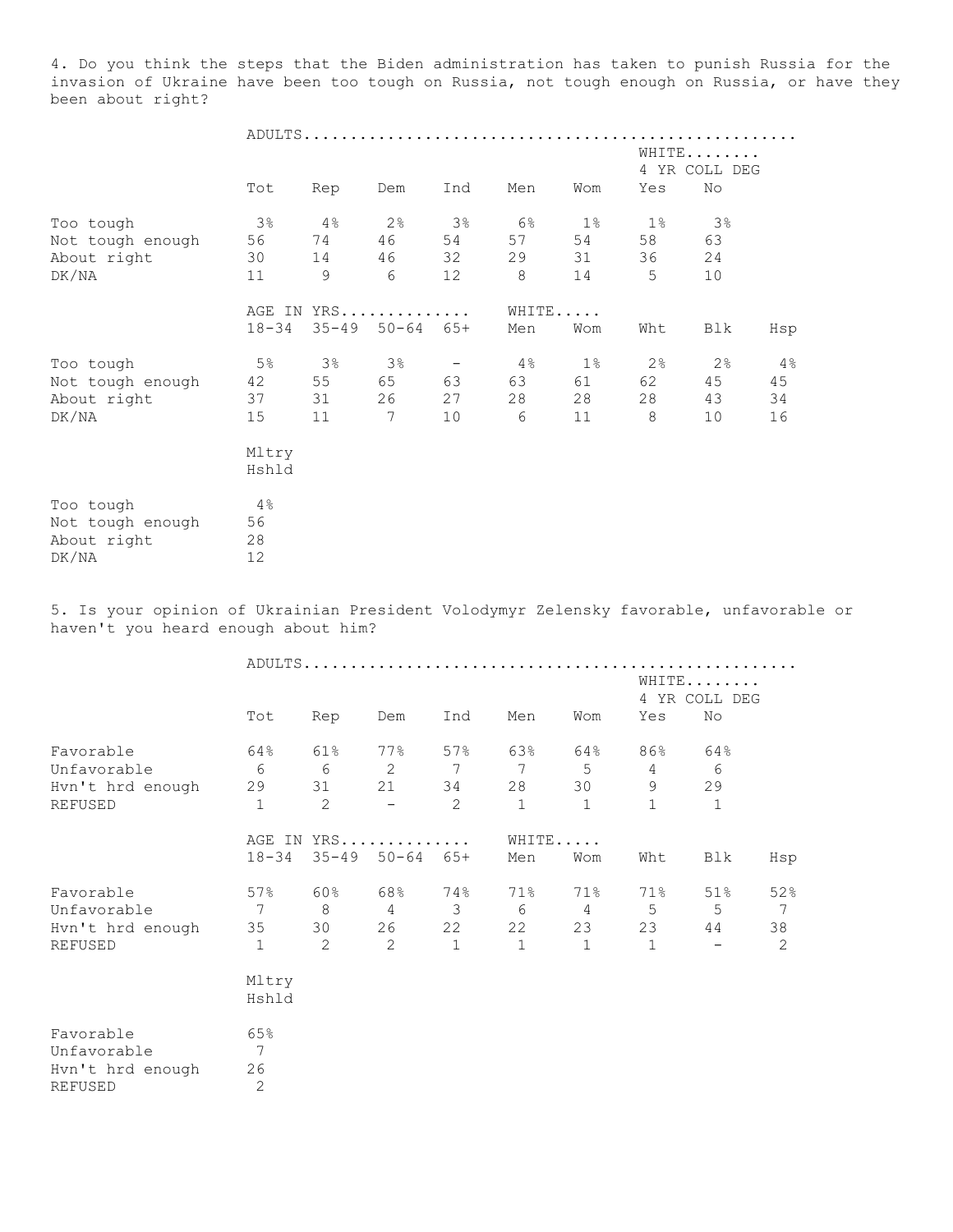6. Do you expect the war in Ukraine to last weeks, months, or years?

|                                                                         |                                         |                                     |                                |                       |                             |                       |                                           | WHITE<br>4 YR COLL DEG      |                       |
|-------------------------------------------------------------------------|-----------------------------------------|-------------------------------------|--------------------------------|-----------------------|-----------------------------|-----------------------|-------------------------------------------|-----------------------------|-----------------------|
|                                                                         | Tot                                     | Rep                                 | Dem                            | Ind                   | Men                         | Wom                   | Yes                                       | No                          |                       |
| Weeks<br>Months<br>Years<br>DK/NA                                       | 19%<br>44<br>23<br>14                   | 18%<br>45<br>22<br>15               | 18%<br>49<br>22<br>12          | 19%<br>43<br>24<br>14 | 18%<br>47<br>23<br>12       | 20%<br>41<br>22<br>17 | 21%<br>51<br>21<br>8                      | 18%<br>40<br>25<br>16       |                       |
|                                                                         | $18 - 34$                               | AGE IN YRS                          | $35 - 49$ $50 - 64$ $65 +$     |                       | WHITE<br>Men                | Wom                   | Wht                                       | Blk                         | Hsp                   |
| Weeks<br>Months<br>Years<br>DK/NA                                       | 15%<br>50<br>22<br>12<br>Mltry<br>Hshld | 20%<br>42<br>24<br>14               | 18%<br>44<br>26<br>12          | 26%<br>43<br>15<br>16 | 17%<br>46<br>26<br>11       | 20%<br>41<br>23<br>16 | 19%<br>43<br>24<br>14                     | 18%<br>55<br>12<br>15       | 18%<br>43<br>26<br>13 |
| Weeks<br>Months<br>Years<br>DK/NA                                       | 16%<br>46<br>28<br>10                   |                                     |                                |                       |                             |                       |                                           |                             |                       |
| 7. Do you support or oppose accepting Ukrainian refugees into the U.S.? |                                         |                                     |                                |                       |                             |                       |                                           |                             |                       |
|                                                                         |                                         |                                     |                                |                       |                             |                       |                                           | WHITE<br>4 YR COLL DEG      |                       |
|                                                                         | Tot                                     | Rep                                 | Dem                            | Ind                   | Men                         | Wom                   | Yes                                       | No                          |                       |
| Support<br>Oppose<br>DK/NA                                              | 78%<br>15<br>7                          | 66%<br>26<br>9                      | 91%<br>$6\,$<br>$\overline{4}$ | 78%<br>15<br>7        | 76%<br>19<br>5              | 80%<br>12<br>9        | $91\%$<br>$7\phantom{.0}$<br>$\mathbf{2}$ | 77%<br>18<br>5              |                       |
|                                                                         |                                         | AGE IN YRS<br>18-34 35-49 50-64 65+ |                                |                       | WHITE<br>Men                | Wom                   | Wht                                       | Blk                         | Hsp                   |
| Support<br>Oppose<br>DK/NA                                              | 81%<br>12<br>7                          | 77%<br>17<br>$6\phantom{.}6$        | 79%<br>17<br>$\overline{4}$    | 78%<br>16<br>7        | 81%<br>15<br>$\overline{4}$ | 82%<br>14<br>5        | 82%<br>14<br>$\overline{4}$               | 77%<br>19<br>$\overline{4}$ | 72%<br>19<br>9        |
|                                                                         | Mltry<br>Hshld                          |                                     |                                |                       |                             |                       |                                           |                             |                       |
| Support<br>Oppose<br>DK/NA                                              | 77%<br>16<br>$\boldsymbol{7}$           |                                     |                                |                       |                             |                       |                                           |                             |                       |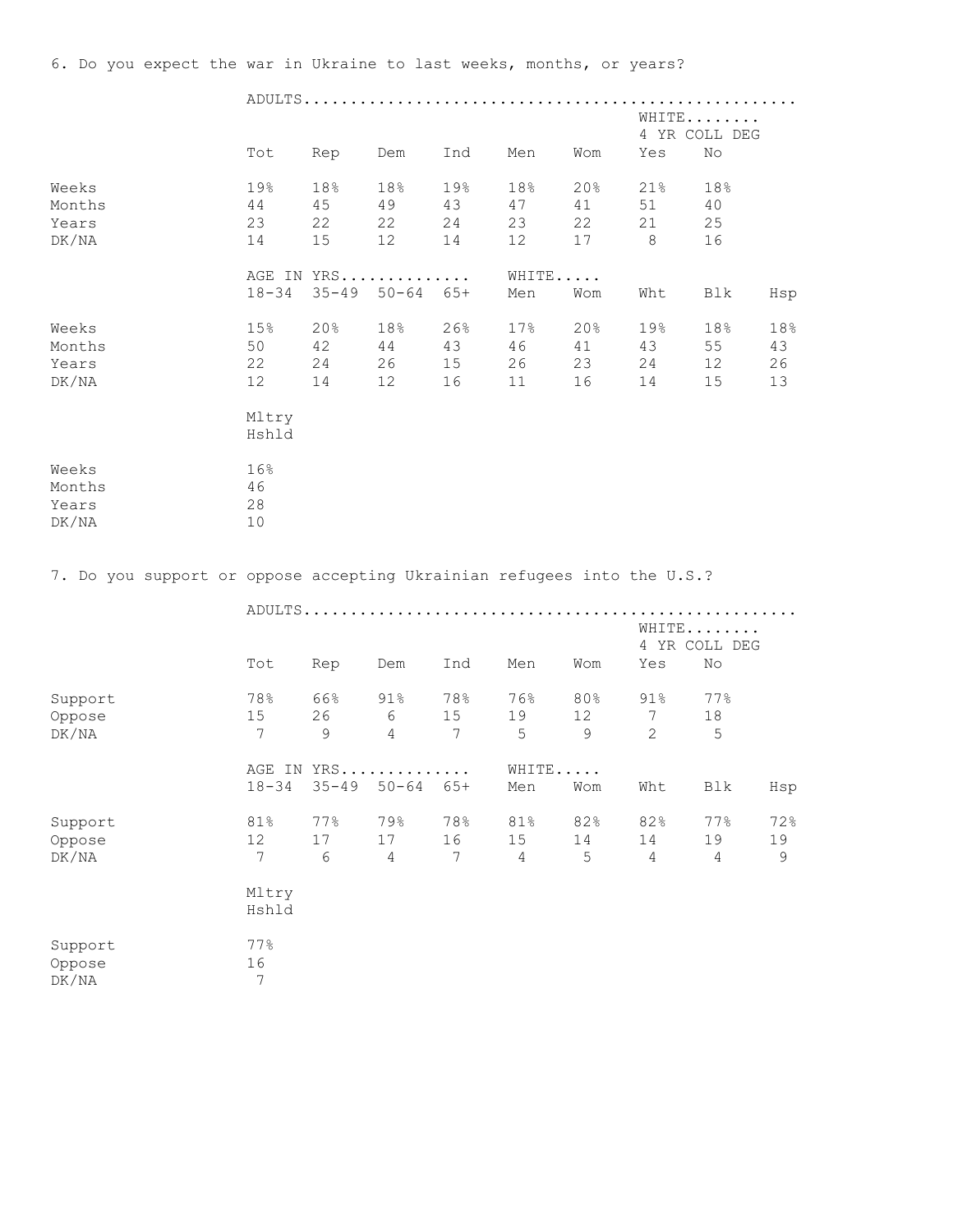8. If you were in the same position as Ukrainians are now, do you think that you would stay and fight or leave the country?

|                                                                          |                                |                           |                            |                              |                              |                           | WHITE                       | 4 YR COLL DEG  |                |
|--------------------------------------------------------------------------|--------------------------------|---------------------------|----------------------------|------------------------------|------------------------------|---------------------------|-----------------------------|----------------|----------------|
|                                                                          | Tot                            | Rep                       | Dem                        | Ind                          | Men                          | Wom                       | Yes                         | No             |                |
| Stay and fight<br>Leave the country<br>DK/NA                             | 55%<br>38<br>7                 | 68%<br>25<br>6            | $40\%$<br>52<br>8          | 57%<br>36<br>$7\phantom{.0}$ | 70%<br>24<br>6               | $40\%$<br>52<br>8         | 55%<br>35<br>10             | 58%<br>35<br>7 |                |
|                                                                          | $18 - 34$                      | AGE IN YRS<br>$35 - 49$   | $50 - 64$ $65 +$           |                              | WHITE<br>Men                 | Wom                       | Wht                         | Blk            | Hsp            |
| Stay and fight<br>Leave the country 48<br>DK/NA                          | 45%<br>6 6 6<br>Mltry<br>Hshld | 57% 66%<br>37             | 28                         | 52%<br>37<br>12              | 75%<br>19<br>$6\overline{6}$ | 43%<br>47<br>10           | 57%<br>35<br>8 <sup>8</sup> | 38%<br>59<br>2 | 61%<br>33<br>5 |
| Stay and fight<br>Leave the country<br>DK/NA                             | 68%<br>27<br>4                 |                           |                            |                              |                              |                           |                             |                |                |
| 9. Has the attack on Ukraine contributed to you feeling anxious, or not? |                                |                           |                            |                              |                              |                           |                             |                |                |
|                                                                          |                                |                           |                            |                              |                              |                           | WHITE                       | 4 YR COLL DEG  |                |
|                                                                          | Tot                            | Rep                       | Dem                        | Ind                          | Men                          | Wom                       | Yes                         | No             |                |
| Yes/Contributed<br>No<br>DK/NA                                           | 49%<br>50<br>2                 | 41%<br>57<br>$\mathbf{1}$ | 61%<br>38<br>1             | 47%<br>51<br>2               | 36%<br>62<br>2               | 61%<br>38<br>$\mathbf{1}$ | 59%<br>40<br>1              | 52%<br>46<br>2 |                |
|                                                                          | $18 - 34$                      | AGE IN YRS                | $35 - 49$ $50 - 64$ $65 +$ |                              | WHITE<br>Men                 | Wom                       | Wht                         | Blk            | Hsp            |
| Yes/Contributed<br>No<br>DK/NA                                           | 48%                            | 47%                       | 48%                        | 55%                          | 40%                          | 65%                       | 54%                         | 34%            |                |
|                                                                          | 50<br>1<br>Mltry<br>Hshld      | 53                        | 51<br>1                    | 41<br>$\overline{4}$         | 58<br>$\mathbf{2}$           | 33<br>$\mathbf{2}$        | 44<br>$\mathbf{2}$          | 65<br>1        | 46%<br>51<br>3 |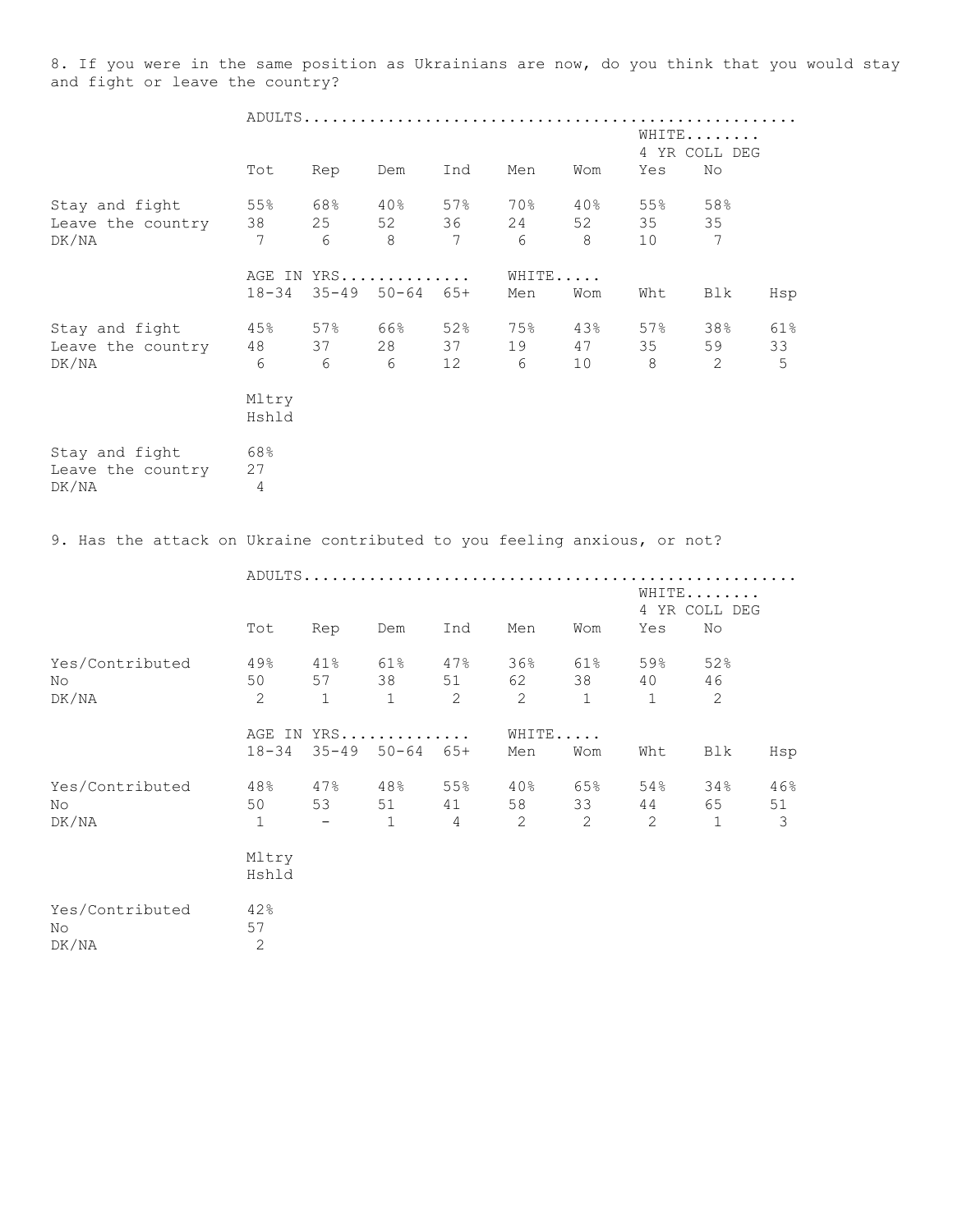10. Would you support a ban on Russian oil, if it meant higher gasoline prices in the United States?

|                                   | Tot            | Rep            | Dem                         | Ind            | Men            | Wom            | WHITE<br>Yes     | 4 YR COLL DEG<br>No         |                |
|-----------------------------------|----------------|----------------|-----------------------------|----------------|----------------|----------------|------------------|-----------------------------|----------------|
|                                   |                |                |                             |                |                |                |                  |                             |                |
| Yes/Would support<br>No.<br>DK/NA | 71%<br>22<br>7 | 66%<br>30<br>5 | 82%<br>12<br>6              | 70%<br>22<br>8 | 69%<br>25<br>6 | 73%<br>19<br>8 | $90\%$<br>5<br>5 | 74%<br>20<br>6              |                |
|                                   |                |                | AGE IN YRS                  |                | WHITE          |                |                  |                             |                |
|                                   | $18 - 34$      |                | $35 - 49$ $50 - 64$ $65 +$  |                | Men            | Wom            | Wht              | Blk                         | Hsp            |
| Yes/Would support<br>No.<br>DK/NA | 54%<br>38<br>8 | 69%<br>23<br>7 | 86%<br>10<br>$\overline{4}$ | 82%<br>10<br>8 | 77%<br>16<br>6 | 81%<br>14<br>6 | 79%<br>15<br>6   | 59%<br>37<br>$\overline{4}$ | 61%<br>32<br>8 |
|                                   | Mltry<br>Hshld |                |                             |                |                |                |                  |                             |                |
| Yes/Would support<br>No<br>DK/NA  | 70%<br>21<br>8 |                |                             |                |                |                |                  |                             |                |

11. How concerned are you that a Russian cyberattack will affect you personally; very concerned, somewhat concerned, not so concerned, or not concerned at all?

|                       | Tot            | Rep          | Dem                        | Ind          | Men          | Wom          | WHITE<br>Yes | 4 YR COLL DEG<br>No |     |
|-----------------------|----------------|--------------|----------------------------|--------------|--------------|--------------|--------------|---------------------|-----|
|                       |                |              |                            |              |              |              |              |                     |     |
| Very concerned        | 23%            | 23%          | 27%                        | 22%          | 18%          | 28%          | 21%          | 20%                 |     |
| Somewhat concerned    | 40             | 38           | 44                         | 39           | 35           | 45           | 45           | 42                  |     |
| Not so concerned      | 20             | 18           | 18                         | 22           | 25           | 15           | 22           | 20                  |     |
| Not concerned at all  | 16             | 20           | $\overline{9}$             | 17           | 21           | 11           | 11           | 17                  |     |
| DK/NA                 | $\overline{2}$ | $\mathbf{1}$ | $\mathbf{1}$               | $\mathbf{1}$ | $\mathbf{1}$ | 2            | $\sqrt{1}$   |                     |     |
|                       |                |              | AGE IN YRS                 |              | WHITE        |              |              |                     |     |
|                       | $18 - 34$      |              | $35 - 49$ $50 - 64$ $65 +$ |              | Men          | Wom          | Wht          | Blk                 | Hsp |
| 14%<br>Very concerned |                | 23%          | 30%                        | 25%          | 17%          | 24%          | $21\%$       | 31%                 | 32% |
| Somewhat concerned 39 |                | 38           | 41                         | 45           | 35           | 48           | 42           | 36                  | 32  |
| Not so concerned      | 27             | 18           | 14                         | 17           | 25           | 17           | 21           | 17                  | 16  |
| Not concerned at all  | 17             | 19           | 13                         | 12           | 21           | 10           | 15           | 15                  | 18  |
| DK/NA                 | 2              | $\mathbf{1}$ | $\mathbf{1}$               | $\mathbf{1}$ | $\mathbf{1}$ | $\mathbf{1}$ | $\mathbf{1}$ | $\mathbf{1}$        | 3   |
|                       | Mltry<br>Hshld |              |                            |              |              |              |              |                     |     |

| Very concerned          | 20 <sup>8</sup> |
|-------------------------|-----------------|
| Somewhat concerned      | 36              |
| Not so concerned        | 21              |
| Not concerned at all 23 |                 |
| DK/NA                   |                 |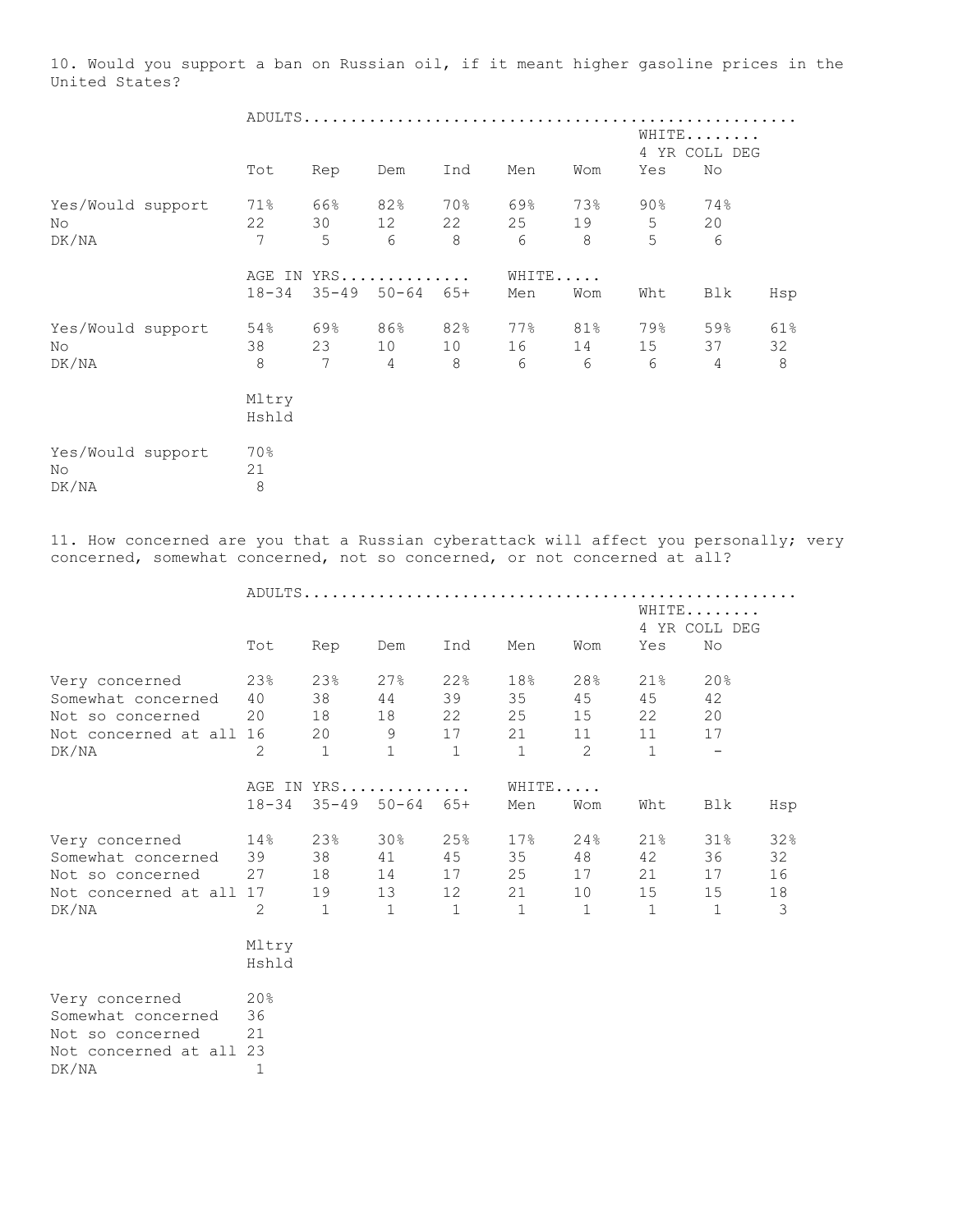12. As you may know, the United States is a member of NATO, the North Atlantic Treaty Organization. Its collective defense treaty states that an attack on one NATO country is an attack on all NATO countries. If Russian President Vladimir Putin goes beyond Ukraine and attacks a NATO country, would you support or oppose a military response from the United States?

|         |           |           | ADULTS    |         |                |         |     |                        |     |
|---------|-----------|-----------|-----------|---------|----------------|---------|-----|------------------------|-----|
|         |           |           |           |         |                |         |     | WHITE<br>4 YR COLL DEG |     |
|         | Tot       | Rep       | Dem       | Ind     | Men            | Wom     | Yes | No                     |     |
| Support | 79%       | 82%       | 88%       | 77%     | 81%            | 78%     | 89% | 82%                    |     |
| Oppose  | 14        | 14        | $\,8\,$   | 16      | 15             | 13      | 6   | 11                     |     |
| DK/NA   | 7         | 4         | 4         | 6       | $\overline{4}$ | 9       | 4   | 7                      |     |
|         | AGE IN    |           | $YRS$     |         |                | WHITE   |     |                        |     |
|         | $18 - 34$ | $35 - 49$ | $50 - 64$ | $65+$   | Men            | Wom     | Wht | Blk                    | Hsp |
| Support | 72%       | 79%       | 87%       | 83%     | 86%            | 84%     | 85% | 83%                    | 70% |
| Oppose  | 21        | 16        | 8         | 9       | 11             | 8       | 9   | 14                     | 23  |
| DK/NA   | 7         | 5         | 5         | $\,8\,$ | $\overline{4}$ | $\,8\,$ | 6   | 3                      | 7   |
|         | Mltry     |           |           |         |                |         |     |                        |     |
|         | Hshld     |           |           |         |                |         |     |                        |     |
| Support | 82%       |           |           |         |                |         |     |                        |     |
| Oppose  | 10        |           |           |         |                |         |     |                        |     |
| DK/NA   | $\,8\,$   |           |           |         |                |         |     |                        |     |

13. Do you think Vladimir Putin is willing to use nuclear weapons against NATO countries, or not?

|                                    | Tot             | Rep                                      | Dem             | Ind                 | Men             | Wom             | WHITE<br>Yes    | 4 YR COLL DEG<br>No |                 |
|------------------------------------|-----------------|------------------------------------------|-----------------|---------------------|-----------------|-----------------|-----------------|---------------------|-----------------|
| Yes/Willing to use<br>No.<br>DK/NA | 60%<br>28<br>11 | 65%<br>25<br>10                          | 67%<br>24<br>9  | 54%<br>36 — 1<br>10 | 48%<br>41<br>10 | 72%<br>16<br>12 | 56%<br>32<br>13 | 65%<br>25<br>10     |                 |
|                                    | $18 - 34$       | AGE IN YRS<br>$35 - 49$ $50 - 64$ $65 +$ |                 |                     | WHITE<br>Men    | Wom             | Wht             | Blk                 | Hsp             |
| Yes/Willing to use<br>No.<br>DK/NA | 58%<br>34<br>7  | 60%<br>27<br>14                          | 61%<br>28<br>11 | 69%<br>20<br>11     | 48%<br>42<br>10 | 73%<br>16<br>11 | 62%<br>27<br>11 | 65%<br>28<br>7      | 57%<br>30<br>13 |
|                                    | Mltry<br>Hshld  |                                          |                 |                     |                 |                 |                 |                     |                 |
| Yes/Willing to use<br>No<br>DK/NA  | 55%<br>35<br>10 |                                          |                 |                     |                 |                 |                 |                     |                 |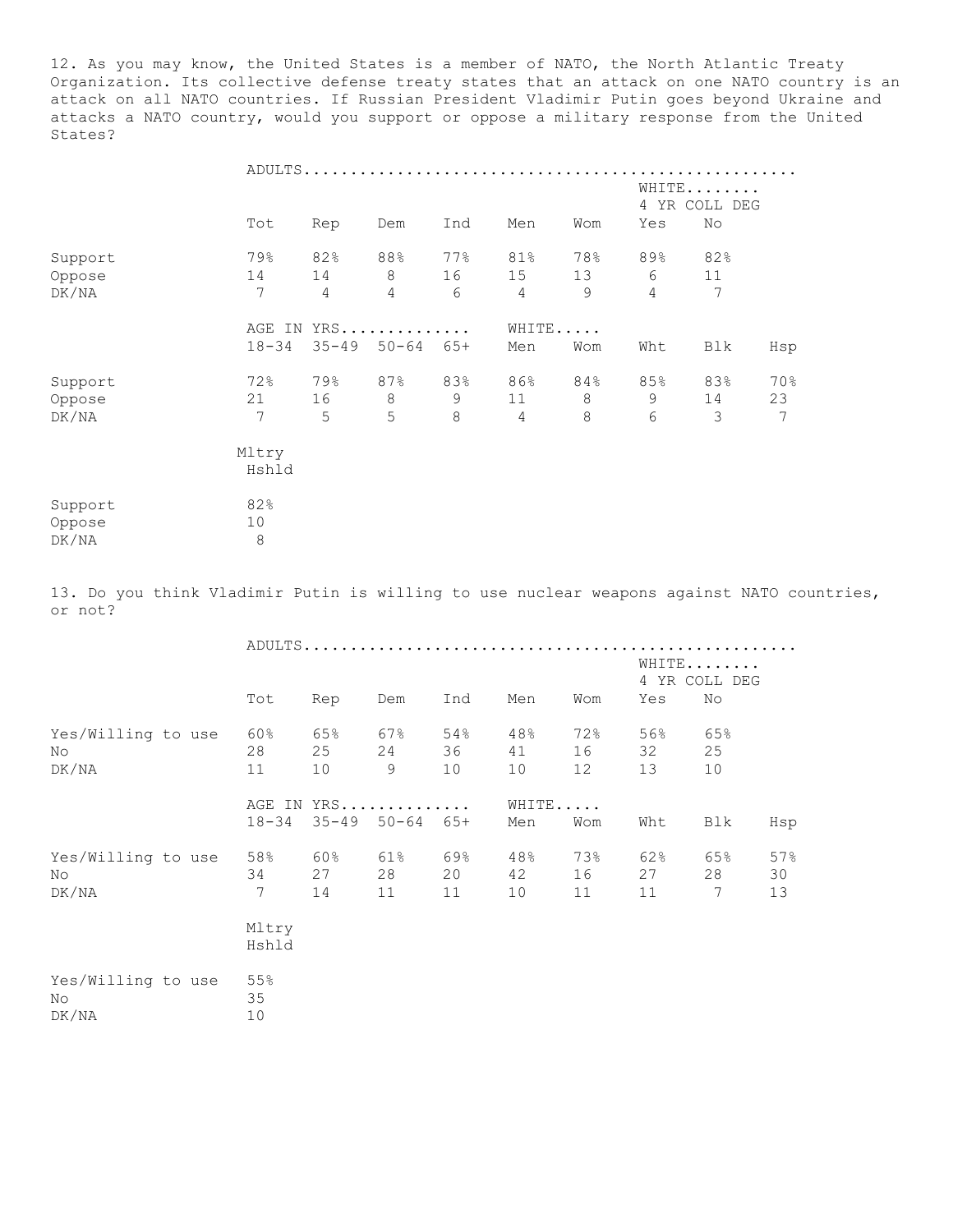14. Would you compare Vladimir Putin's actions against Ukraine to Adolph Hitler's actions against Austria and Czechoslovakia before the outbreak of World War II or do you think that is too strong a comparison or do you not know enough about that history?

|                                                            | ADULTS                                      |                                 |                                   |                      |                                   |                                 |                                 |                                 |                      |
|------------------------------------------------------------|---------------------------------------------|---------------------------------|-----------------------------------|----------------------|-----------------------------------|---------------------------------|---------------------------------|---------------------------------|----------------------|
|                                                            |                                             |                                 |                                   |                      |                                   |                                 |                                 | WHITE<br>4 YR COLL DEG          |                      |
|                                                            | Tot                                         | Rep                             | Dem                               | Ind                  | Men                               | Wom                             | Yes                             | No                              |                      |
| Yes/Compare<br>No/Too strong<br>Don't know enough<br>DK/NA | 50%<br>31<br>18<br>2                        | 49%<br>32<br>18<br>$\mathbf{1}$ | 60%<br>22<br>16<br>2              | 46%<br>36<br>16<br>2 | 44%<br>38<br>16<br>2              | 55%<br>24<br>20<br>$\mathbf{1}$ | 61%<br>26<br>12<br>$\mathbf{1}$ | 55%<br>26<br>17<br>$\mathbf{1}$ |                      |
|                                                            | $18 - 34$                                   |                                 | AGE IN YRS<br>$35 - 49$ $50 - 64$ | 65+                  | Men                               | WHITE<br>Wom                    | Wht                             | Blk                             | Hsp                  |
| Yes/Compare<br>No/Too strong<br>Don't know enough<br>DK/NA | 35%<br>40<br>25<br>$\overline{\phantom{a}}$ | 42%<br>41<br>16<br>$\mathbf{1}$ | 60%<br>27<br>12<br>2              | 65%<br>14<br>18<br>2 | 49%<br>35<br>14<br>$\overline{2}$ | 63%<br>19<br>17<br>$\mathbf{1}$ | 57%<br>26<br>15<br>$\mathbf{1}$ | 40%<br>41<br>19                 | 41%<br>31<br>27<br>1 |
|                                                            | Mltry<br>Hshld                              |                                 |                                   |                      |                                   |                                 |                                 |                                 |                      |
| Yes/Compare<br>No/Too strong<br>Don't know enough<br>DK/NA | 50%<br>34<br>14<br>$\overline{2}$           |                                 |                                   |                      |                                   |                                 |                                 |                                 |                      |

15. Do you think the Russian people have a say in what Vladimir Putin and his government choose to do, or not?

|                               | Tot                             | Rep                    | Dem                                         | Ind                     | Men                                  | Wom                                        | Yes                        | WHITE<br>4 YR COLL DEG<br>No         |                              |  |
|-------------------------------|---------------------------------|------------------------|---------------------------------------------|-------------------------|--------------------------------------|--------------------------------------------|----------------------------|--------------------------------------|------------------------------|--|
| Yes/Have a say<br>No<br>DK/NA | 11%<br>86<br>3                  | 12%<br>$4\overline{ }$ | $8\%$ 14%<br>$\overline{1}$                 | 91 84<br>$\overline{2}$ | 12%<br>85<br>$\overline{\mathbf{3}}$ | 10 <sup>°</sup><br>86 1<br>$4\overline{ }$ | 6%<br>92<br>$\overline{c}$ | 9%<br>88<br>$\overline{\phantom{0}}$ |                              |  |
|                               |                                 |                        | AGE IN YRS<br>$18-34$ $35-49$ $50-64$ $65+$ |                         | WHITE<br>Men                         | Wom                                        | Wht                        | Blk                                  | Hsp                          |  |
| Yes/Have a say<br>No<br>DK/NA | 9%<br>87 — 18<br>$\overline{4}$ | 9%<br>3                | 14% 9%<br>$\overline{1}$                    | 85 87<br>$\overline{4}$ | 8%<br>89<br>$\mathcal{E}$            | 8 %<br>90 0<br>2                           | 8%<br>90<br>2              | 13 <sup>°</sup><br>87<br>$\sim$ $-$  | 15%<br>78<br>$7\phantom{.0}$ |  |
|                               | Mltry<br>Hshld                  |                        |                                             |                         |                                      |                                            |                            |                                      |                              |  |
| Yes/Have a say<br>No<br>DK/NA | $11\%$<br>85<br>$\overline{4}$  |                        |                                             |                         |                                      |                                            |                            |                                      |                              |  |